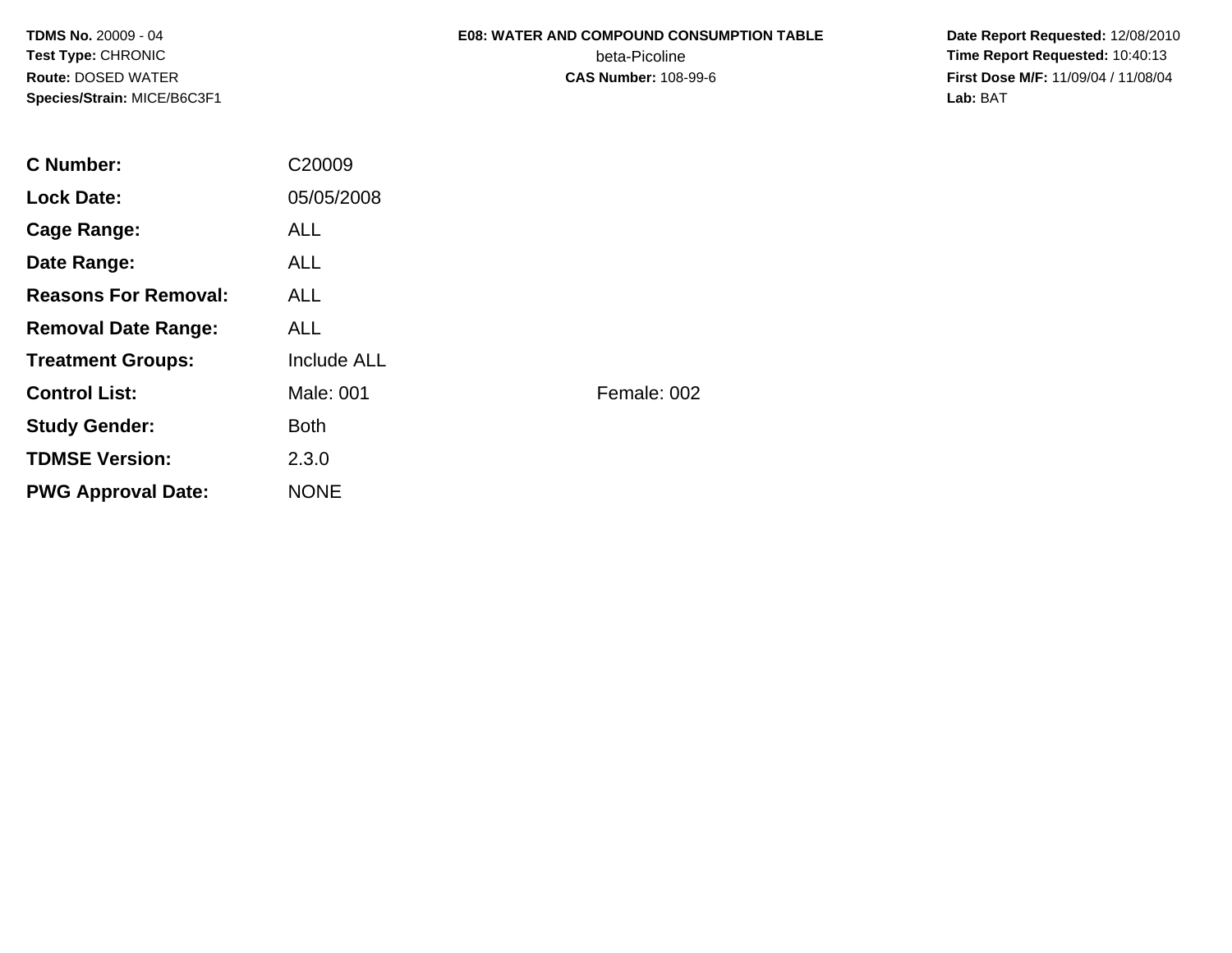# **E08: WATER AND COMPOUND CONSUMPTION TABLE**beta-Picoline<br>CAS Number: 108-99-6

 **Date Report Requested:** 12/08/2010 **Time Report Requested:** 10:40:13 **First Dose M/F:** 11/09/04 / 11/08/04<br>**Lab:** BAT **Lab:** BAT

#### **MALE**

|                | $0$ mg/                        |              |                      |                          | 312.5 mg/l                     |       |                      |                          |                      |                     | 625 mg/l                       |       | .                    |                          |                      | .                   |  |
|----------------|--------------------------------|--------------|----------------------|--------------------------|--------------------------------|-------|----------------------|--------------------------|----------------------|---------------------|--------------------------------|-------|----------------------|--------------------------|----------------------|---------------------|--|
| <b>WEEK</b>    | <b>DAILY</b><br>WATER(G) HOURS | <b>WATER</b> | <b>BODY</b><br>WT(G) | <b>NUM</b><br><b>WTS</b> | <b>DAILY</b><br>WATER(G) HOURS | WATER | <b>BODY</b><br>WT(G) | <b>NUM</b><br><b>WTS</b> | DOSE/<br><b>CTRL</b> | DOSE/<br><b>DAY</b> | <b>DAILY</b><br>WATER(G) HOURS | WATER | <b>BODY</b><br>WT(G) | <b>NUM</b><br><b>WTS</b> | DOSE/<br><b>CTRL</b> | DOSE/<br><b>DAY</b> |  |
| $\mathbf{1}$   | 3.9                            | 3222         | 23.7                 | 50                       | 3.7                            | 3300  | 23.8                 | 50                       | 0.95                 | 48.6                | 3.7                            | 3309  | 23.6                 | 50                       | 0.95                 | 98.2                |  |
| $\overline{2}$ | 3.8                            | 7770         | 25.8                 | 50                       | 3.4                            | 8119  | 25.5                 | 50                       | 0.89                 | 41.7                | 3.5                            | 8402  | 25.2                 | 50                       | 0.92                 | 86.9                |  |
| 3              | 3.8                            | 7712         | 27.2                 | 50                       | 3.6                            | 8287  | 27.0                 | 50                       | 0.95                 | 41.7                | 3.4                            | 8173  | 26.5                 | 50                       | 0.89                 | 80.2                |  |
| $\overline{4}$ | 3.7                            | 7678         | 28.8                 | 50                       | 3.7                            | 8186  | 28.7                 | 50                       | 1.00                 | 40.3                | 3.5                            | 8232  | 28.1                 | 50                       | 0.95                 | 77.7                |  |
| 5              | 3.8                            | 7697         | 30.9                 | 50                       | 3.6                            | 8344  | 30.5                 | 50                       | 0.95                 | 36.9                | 3.5                            | 8246  | 29.8                 | 50                       | 0.92                 | 73.3                |  |
| 6              | 3.8                            | 7953         | 33.0                 | 50                       | 3.7                            | 8195  | 32.5                 | 50                       | 0.97                 | 35.6                | 3.6                            | 8270  | 31.6                 | 50                       | 0.95                 | 71.2                |  |
| $\overline{7}$ | 4.0                            | 7711         | 35.0                 | 50                       | 3.8                            | 8009  | 34.5                 | 50                       | 0.95                 | 34.5                | 3.7                            | 7976  | 33.3                 | 50                       | 0.93                 | 69.5                |  |
| 8              | 3.6                            | 8076         | 36.6                 | 50                       | 3.6                            | 8567  | 35.9                 | 50                       | 1.00                 | 31.3                | 3.5                            | 8309  | 34.8                 | 50                       | 0.97                 | 62.8                |  |
| 9              | 3.7                            | 7945         | 38.1                 | 50                       | 3.4                            | 8342  | 37.5                 | 50                       | 0.92                 | 28.3                | 3.4                            | 8256  | 36.2                 | 50                       | 0.92                 | 58.8                |  |
| 10             | 3.7                            | 8230         | 39.7                 | 50                       | 3.5                            | 8075  | 39.0                 | 50                       | 0.95                 | 28.1                | 3.5                            | 8274  | 37.7                 | 50                       | 0.95                 | 58.0                |  |
| 11             | 3.5                            | 7966         | 41.2                 | 50                       | 3.4                            | 8341  | 40.7                 | 50                       | 0.97                 | 26.1                | 3.4                            | 8168  | 39.3                 | 50                       | 0.97                 | 54.1                |  |
| 12             | 3.6                            | 7997         | 42.9                 | 50                       | 3.5                            | 8335  | 42.2                 | 50                       | 0.97                 | 25.9                | 3.3                            | 8058  | 40.8                 | 50                       | 0.92                 | 50.6                |  |
| 13             | 3.6                            | 4620         | 44.1                 | 50                       | 3.4                            | 4825  | 43.2                 | 50                       | 0.94                 | 24.6                | 3.4                            | 4672  | 41.8                 | 50                       | 0.94                 | 50.9                |  |
| 16             | 3.8                            | 3529         |                      |                          | 3.6                            | 3611  |                      |                          | 0.95                 |                     | 3.4                            | 3548  |                      |                          | 0.89                 |                     |  |
| 17             | 3.6                            | 4599         | 48.0                 | 50                       | 3.5                            | 4710  | 46.8                 | 50                       | 0.97                 | 23.4                | 3.2                            | 4809  | 45.4                 | 50                       | 0.89                 | 44.1                |  |
| 20             | 3.7                            | 3637         |                      |                          | 3.5                            | 3659  |                      |                          | 0.95                 |                     | 3.4                            | 3697  |                      |                          | 0.92                 |                     |  |
| 21             | 3.7                            | 4456         | 49.5                 | 50                       | 3.4                            | 4451  | 48.5                 | 50                       | 0.92                 | 21.9                | 3.4                            | 4442  | 47.2                 | 50                       | 0.92                 | 45.0                |  |
| 24             | 3.8                            | 3526         |                      |                          | 3.6                            | 3625  |                      |                          | 0.95                 |                     | 3.4                            | 3652  |                      |                          | 0.89                 |                     |  |
| 25             | 3.6                            | 4790         | 50.2                 | 50                       | 3.4                            | 4689  | 49.1                 | 50                       | 0.94                 | 21.6                | 3.3                            | 4824  | 47.9                 | 50                       | 0.92                 | 43.1                |  |
| 28             | 4.1                            | 3593         |                      |                          | 3.7                            | 3574  |                      |                          | 0.90                 |                     | 3.7                            | 3624  |                      |                          | 0.90                 |                     |  |
| 29             | 4.2                            | 4477         | 51.9                 | 50                       | 3.8                            | 4673  | 50.8                 | 50                       | 0.90                 | 23.4                | 3.5                            | 4658  | 49.6                 | 50                       | 0.83                 | 44.1                |  |
| 32             | 4.4                            | 3609         |                      |                          | 3.8                            | 3600  |                      |                          | 0.86                 |                     | 3.7                            | 3497  |                      |                          | 0.84                 |                     |  |
| 33             | 4.1                            | 4622         | 52.9                 | 50                       | 3.6                            | 4691  | 52.0                 | 50                       | 0.88                 | 21.6                | 3.4                            | 4771  | 50.5                 | 50                       | 0.83                 | 42.1                |  |
| 36             | 4.4                            | 3564         |                      |                          | 4.2                            | 3642  |                      |                          | 0.95                 |                     | 4.0                            | 3580  |                      |                          | 0.91                 |                     |  |
| 37             | 4.2                            | 4650         | 54.0                 | 50                       | 3.8                            | 4684  | 52.9                 | 50                       | 0.90                 | 22.4                | 3.6                            | 4633  | 51.3                 | 50                       | 0.86                 | 43.8                |  |
| 40             | 4.4                            | 3450         |                      |                          | 4.0                            | 3471  |                      |                          | 0.91                 |                     | 3.6                            | 3382  |                      |                          | 0.82                 |                     |  |
| 41             | 4.2                            | 4819         | 55.1                 | 50                       | 3.9                            | 4703  | 54.0                 | 50                       | 0.93                 | 22.6                | 3.5                            | 4826  | 52.2                 | 50                       | 0.83                 | 41.9                |  |
| 44             | 4.5                            | 3542         |                      |                          | 4.1                            | 3619  |                      |                          | 0.91                 |                     | 3.6                            | 3634  |                      |                          | 0.80                 |                     |  |
| 45             | 4.4                            | 4610         | 55.9                 | 50                       | 4.1                            | 4807  | 55.3                 | 50                       | 0.93                 | 23.2                | 3.7                            | 4678  | 53.2                 | 50                       | 0.84                 | 43.5                |  |
| 48             | 4.6                            | 3532         |                      |                          | 4.3                            | 3562  |                      |                          | 0.93                 |                     | 3.9                            | 3492  |                      |                          | 0.85                 |                     |  |
| 49             | 4.5                            | 4691         | 56.7                 | 50                       | 4.2                            | 4793  | 55.7                 | 50                       | 0.93                 | 23.6                | 3.7                            | 4759  | 53.2                 | 50                       | 0.82                 | 43.4                |  |
| 52             | 5.0                            | 3442         |                      |                          | 4.5                            | 3494  |                      |                          | 0.90                 |                     | 4.2                            | 3324  |                      |                          | 0.84                 |                     |  |
| 53             | 4.8                            | 4920         | 56.7                 | 50                       | 4.4                            | 4797  | 55.9                 | 50                       | 0.92                 | 24.6                | 4.0                            | 4799  | 54.1                 | 50                       | 0.83                 | 46.2                |  |
| 56             | 4.8                            | 3473         |                      |                          | 4.6                            | 3616  |                      |                          | 0.96                 |                     | 4.1                            | 3502  |                      |                          | 0.85                 |                     |  |
| 57             | 5.0                            | 4692         | 57.1                 | 50                       | 4.6                            | 4651  | 56.5                 | 50                       | 0.92                 | 25.4                | 4.1                            | 4778  | 53.9                 | 50                       | 0.82                 | 47.5                |  |
| 60             | 5.2                            | 3257         |                      |                          | 4.9                            | 3303  |                      |                          | 0.94                 |                     | 4.4                            | 3318  |                      |                          | 0.85                 |                     |  |
| 61             | 4.9                            | 4508         | 57.0                 | 49                       | 4.5                            | 4578  | 56.0                 | 49                       | 0.92                 | 25.1                | 4.2                            | 4776  | 53.4                 | 50                       | 0.86                 | 49.2                |  |
| 64             | 4.9                            | 3095         |                      |                          | 4.7                            | 3193  |                      |                          | 0.96                 |                     | 4.2                            | 3559  |                      |                          | 0.86                 |                     |  |
| 65             | 4.8                            | 4210         | 56.3                 | 48                       | 4.6                            | 4495  | 55.6                 | 49                       | 0.96                 | 25.8                | 4.0                            | 4749  | 52.9                 | 50                       | 0.83                 | 47.2                |  |
| 68             | 5.0                            | 2684         |                      |                          | 4.8                            | 3061  |                      |                          | 0.96                 |                     | 4.4                            | 3400  |                      |                          | 0.88                 |                     |  |
| 69             | 4.8                            | 3865         | 56.3                 | 45                       | 4.6                            | 4450  | 55.6                 | 48                       | 0.96                 | 25.9                | 4.1                            | 4641  | 53.1                 | 48                       | 0.85                 | 48.2                |  |
| 72             | 5.0                            | 2665         |                      |                          | 4.8                            | 3104  |                      |                          | 0.96                 |                     | 4.4                            | 3324  |                      |                          | 0.88                 |                     |  |
| 73             | 4.9                            | 3530         | 56.2                 | 45                       | 4.6                            | 4084  | 55.0                 | 48                       | 0.94                 | 26.1                | 4.4                            | 4474  | 52.9                 | 47                       | 0.90                 | 52.0                |  |
|                |                                |              |                      |                          |                                |       |                      |                          |                      |                     |                                |       |                      |                          |                      |                     |  |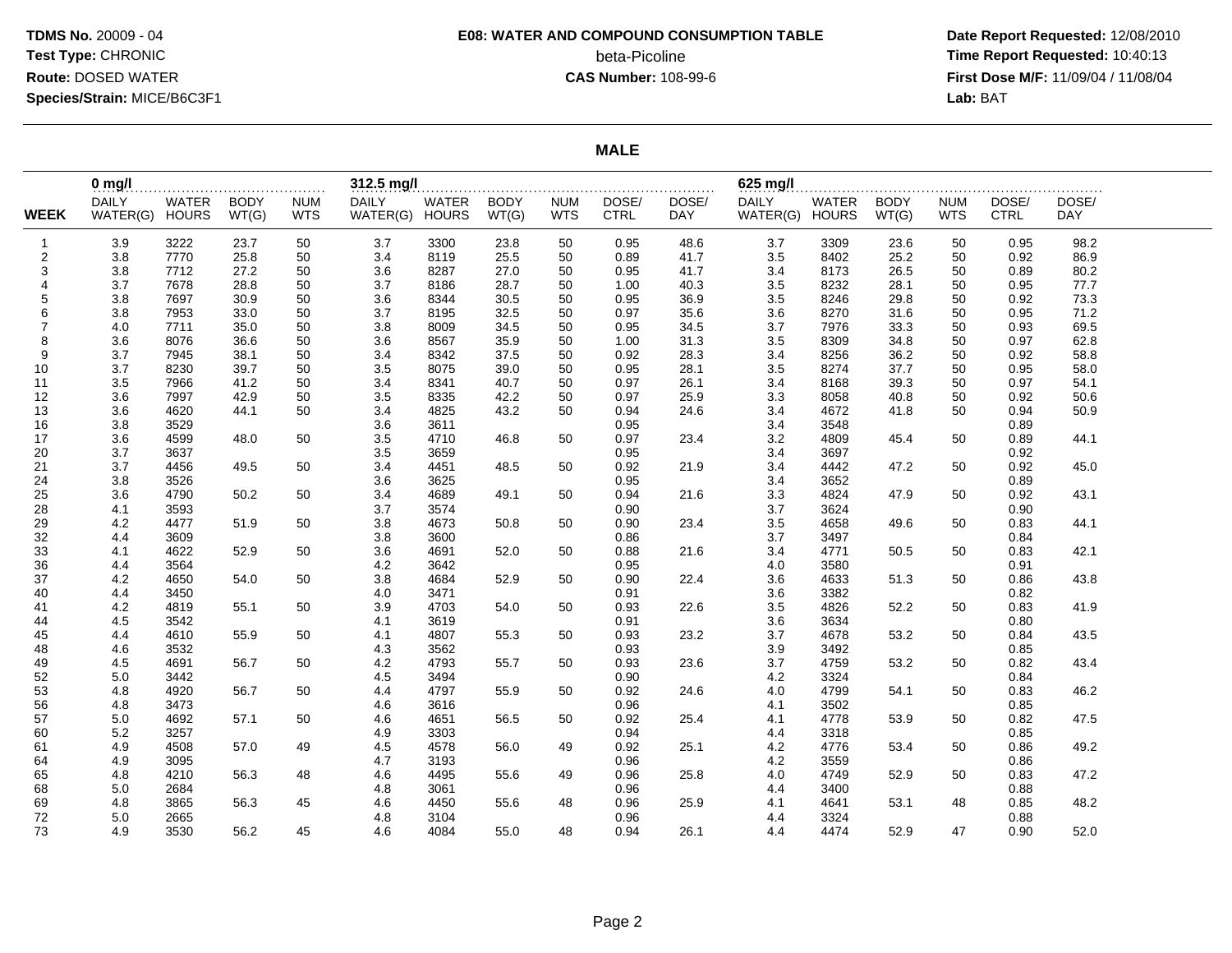# **E08: WATER AND COMPOUND CONSUMPTION TABLE**beta-Picoline<br>CAS Number: 108-99-6

 **Date Report Requested:** 12/08/2010 **Time Report Requested:** 10:40:13 **First Dose M/F:** 11/09/04 / 11/08/04<br>Lab: BAT **Lab:** BAT

#### **MALE**

|             | $0$ mg/l                 |                       |                      |                          | 312.5 mg/l        |                       |                      |                          |                      |              | 625 mg/l<br>$\frac{1}{2}$ |                              |                      |                          |                      |              |
|-------------|--------------------------|-----------------------|----------------------|--------------------------|-------------------|-----------------------|----------------------|--------------------------|----------------------|--------------|---------------------------|------------------------------|----------------------|--------------------------|----------------------|--------------|
| <b>WEEK</b> | <b>DAILY</b><br>WATER(G) | WATER<br><b>HOURS</b> | <b>BODY</b><br>WT(G) | <b>NUM</b><br><b>WTS</b> | DAILY<br>WATER(G) | WATER<br><b>HOURS</b> | <b>BODY</b><br>WT(G) | <b>NUM</b><br><b>WTS</b> | DOSE/<br><b>CTRL</b> | DOSE/<br>DAY | <b>DAILY</b><br>WATER(G)  | <b>WATER</b><br><b>HOURS</b> | <b>BODY</b><br>WT(G) | <b>NUM</b><br><b>WTS</b> | DOSE/<br><b>CTRL</b> | DOSE/<br>DAY |
| 76          | 4.6                      | 2467                  |                      |                          | 4.6               | 3165                  |                      |                          | 1.00                 |              | 4.1                       | 3211                         |                      |                          | 0.89                 |              |
| 77          | 4.7                      | 3341                  | 55.4                 | 41                       | 4.6               | 4170                  | 54.1                 | 47                       | 0.98                 | 26.6         | 4.1                       | 4085                         | 52.5                 | 44                       | 0.87                 | 48.8         |
| 80          | 4.9                      | 2220                  |                      |                          | 4.7               | 2726                  |                      |                          | 0.96                 |              | 4.2                       | 2929                         |                      |                          | 0.86                 |              |
| 81          | 4.9                      | 3029                  | 54.3                 | 39                       | 4.8               | 3946                  | 52.5                 | 46                       | 0.98                 | 28.6         | 4.4                       | 3569                         | 51.4                 | 40                       | 0.90                 | 53.5         |
| 84          | 4.6                      | 2226                  |                      |                          | 4.3               | 2730                  |                      |                          | 0.93                 |              | 3.9                       | 2662                         |                      |                          | 0.85                 |              |
| 85          | 4.5                      | 2873                  | 53.2                 | 36                       | 4.3               | 3543                  | 51.4                 | 43                       | 0.96                 | 26.1         | 3.9                       | 3620                         | 50.3                 | 39                       | 0.87                 | 48.4         |
| 88          | 4.5                      | 1950                  |                      |                          | 4.1               | 2448                  |                      |                          | 0.91                 |              | 3.9                       | 2528                         |                      |                          | 0.87                 |              |
| 89          | 4.5                      | 2546                  | 50.3                 | 32                       | 4.1               | 3219                  | 51.5                 | 39                       | 0.91                 | 24.9         | 3.8                       | 3402                         | 49.0                 | 39                       | 0.84                 | 48.4         |
| 92          | 4.4                      | 1776                  |                      |                          | 4.6               | 2160                  |                      |                          | 1.05                 |              | 4.2                       | 2376                         |                      |                          | 0.95                 |              |
| 93          | 4.4                      | 2187                  | 48.5                 | 29                       | 4.2               | 2798                  | 51.1                 | 32                       | 0.95                 | 25.7         | 3.8                       | 3200                         | 46.5                 | 36                       | 0.86                 | 51.0         |
| 96          | 4.5                      | 1617                  |                      |                          | 4.2               | 2156                  |                      |                          | 0.93                 |              | 4.0                       | 2408                         |                      |                          | 0.89                 |              |
| 97          | 4.4                      | 1856                  | 46.8                 | 26                       | 4.3               | 2763                  | 48.6                 | 32                       | 0.98                 | 27.6         | 3.8                       | 3008                         | 45.0                 | 33                       | 0.86                 | 52.7         |
| 100         | 4.1                      | 1486                  |                      |                          | 4.5               | 2007                  |                      |                          | 1.10                 |              | 3.9                       | 2118                         |                      |                          | 0.95                 |              |
| 101         | 4.4                      | 1859                  | 43.0                 | 25                       | 4.4               | 2524                  | 47.6                 | 30                       | 1.00                 | 28.9         | 4.0                       | 2761                         | 42.7                 | 30                       | 0.91                 | 58.6         |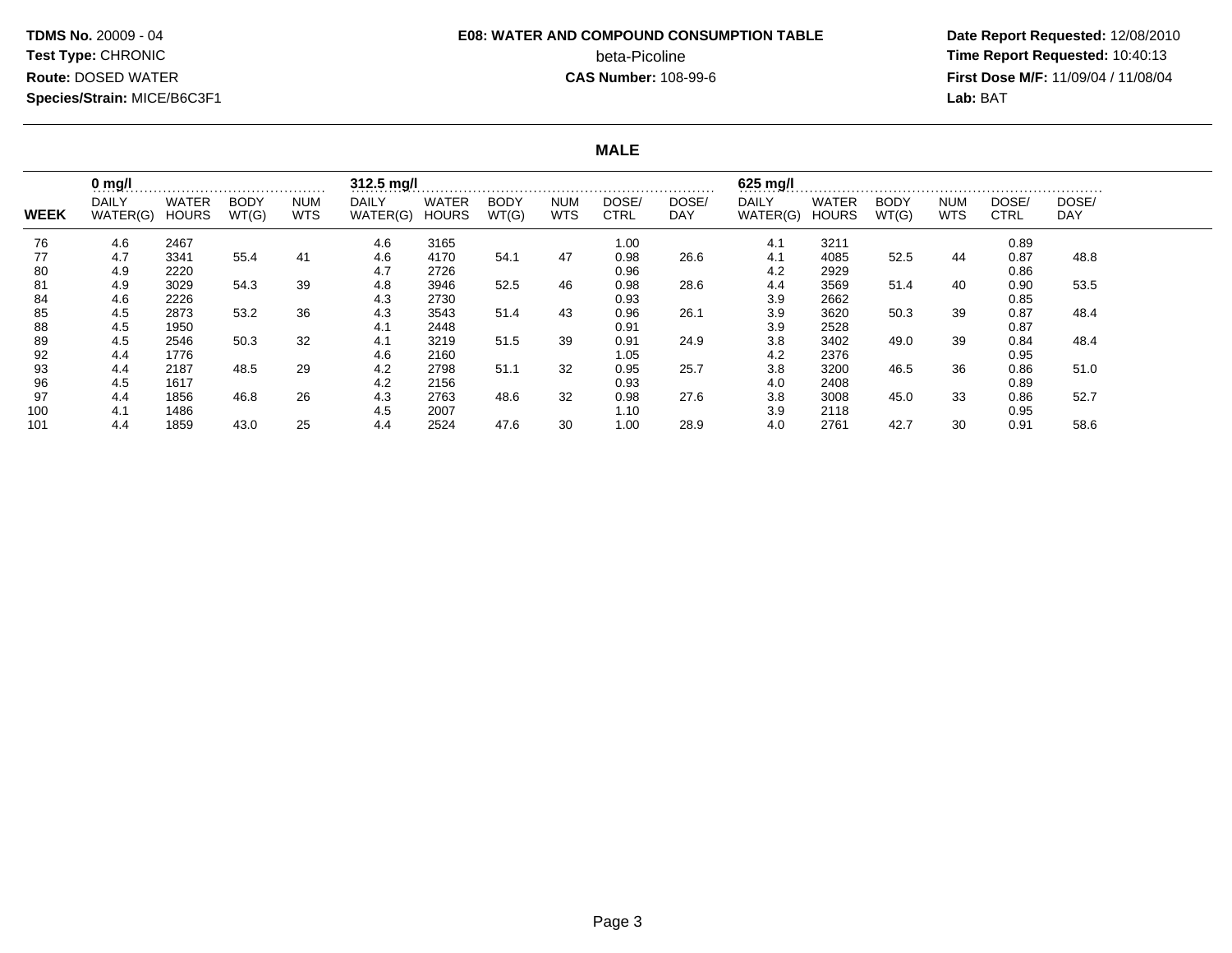# **E08: WATER AND COMPOUND CONSUMPTION TABLE**

beta-Picoline<br>CAS Number: 108-99-6

 **Date Report Requested:** 12/08/2010 **Time Report Requested:** 10:40:13 **First Dose M/F:** 11/09/04 / 11/08/04<br>Lab: BAT **Lab:** BAT

#### **MALE**

|                | 1250 mg/l      |       |             |            |             |       |
|----------------|----------------|-------|-------------|------------|-------------|-------|
|                | <b>DAILY</b>   | WATER | <b>BODY</b> | <b>NUM</b> | DOSE/       | DOSE/ |
| <b>WEEK</b>    | WATER(G) HOURS |       | WT(G)       | <b>WTS</b> | <b>CTRL</b> | DAY   |
| $\mathbf{1}$   | 3.4            | 3312  | 23.7        | 50         | 0.87        | 179.5 |
| $\sqrt{2}$     | 3.3            | 8311  | 25.2        | 50         | 0.87        | 163.9 |
| 3              | 3.3            | 8119  | 26.6        | 50         | 0.87        | 154.9 |
| 4              | 3.6            | 8165  | 28.1        | 50         | 0.97        | 160.0 |
| 5              | 3.5            | 8432  | 29.9        | 50         | 0.92        | 146.5 |
| 6              | 3.4            | 8260  | 31.5        | 50         | 0.89        | 135.0 |
| $\overline{7}$ | 3.7            | 8088  | 33.3        | 50         | 0.93        | 139.1 |
| 8              | 3.5            | 8523  | 34.7        | 50         | 0.97        | 126.2 |
| 9              | $3.2\,$        | 8377  | 36.2        | 50         | 0.86        | 110.5 |
| 10             | 3.3            | 8239  | 37.7        | 50         | 0.89        | 109.5 |
| 11             | $3.2\,$        | 8184  | 39.3        | 50         | 0.91        | 101.9 |
| 12             | $3.2\,$        | 8269  | 40.8        | 50         | 0.89        | 98.1  |
| 13             | 3.2            | 4713  | 41.8        | 50         | 0.89        | 95.7  |
| 16             | 3.3            | 3603  |             |            | 0.87        |       |
| 17             | 3.2            | 4812  | 45.3        | 50         | 0.89        | 88.4  |
| 20             | 3.6            | 3680  |             |            | 0.97        |       |
| 21             | 3.4            | 4483  | 46.5        | 50         | 0.92        | 91.3  |
| 24             | 3.2            | 3528  |             |            | 0.84        |       |
| 25             | 3.1            | 4588  | 47.1        | 50         | 0.86        | 82.3  |
| 28             | 3.6            | 3383  |             |            | 0.88        |       |
| 29             | 3.4            | 4476  | 48.5        | 50         | 0.81        | 87.7  |
| 32             | $3.2\,$        | 3556  |             |            | 0.73        |       |
| 33             | 3.0            | 4635  | 49.1        | 50         | 0.73        | 76.4  |
| 36             | 3.5            | 3383  |             |            | 0.80        |       |
| 37             | 3.2            | 4787  | 49.7        | 50         | 0.76        | 80.5  |
| 40             | 3.3            | 3393  |             |            | 0.75        |       |
| 41             | 3.0            | 4803  | 50.3        | 50         | 0.71        | 74.5  |
| 44             | 3.1            | 3565  |             |            | 0.69        |       |
| 45             | 3.0            | 4794  | 51.0        | 50         | 0.68        | 73.6  |
| 48             | 3.3            | 3578  |             |            | 0.72        |       |
| 49             | $3.2\,$        | 4701  | 51.5        | 50         | 0.71        | 77.7  |
| 52             | 3.4            | 3602  |             |            | 0.68        |       |
| 53             | 3.3            | 4731  | 52.1        | 50         | 0.69        | 79.2  |
| 56             | 3.4            | 3617  |             |            | 0.71        |       |
| 57             | 3.4            | 4810  | 51.9        | 50         | 0.68        | 82.0  |
| 60             | 3.6            | 3374  |             |            | 0.69        |       |
| 61             | 3.3            | 4689  | 51.1        | 49         | 0.67        | 80.8  |
| 64             | 3.4            | 3483  |             |            | 0.69        |       |
| 65             | 3.1            | 4609  | 50.8        | 48         | 0.65        | 76.3  |
| 68             | 3.7            | 3290  |             |            | 0.74        |       |
| 69             | $3.2\,$        | 4531  | 49.9        | 47         | 0.67        | 80.1  |
| 72             | 3.5            | 3362  |             |            | 0.70        |       |
| 73             | 3.4            | 4488  | 48.8        | 47         | 0.69        | 87.1  |
|                |                |       |             |            |             |       |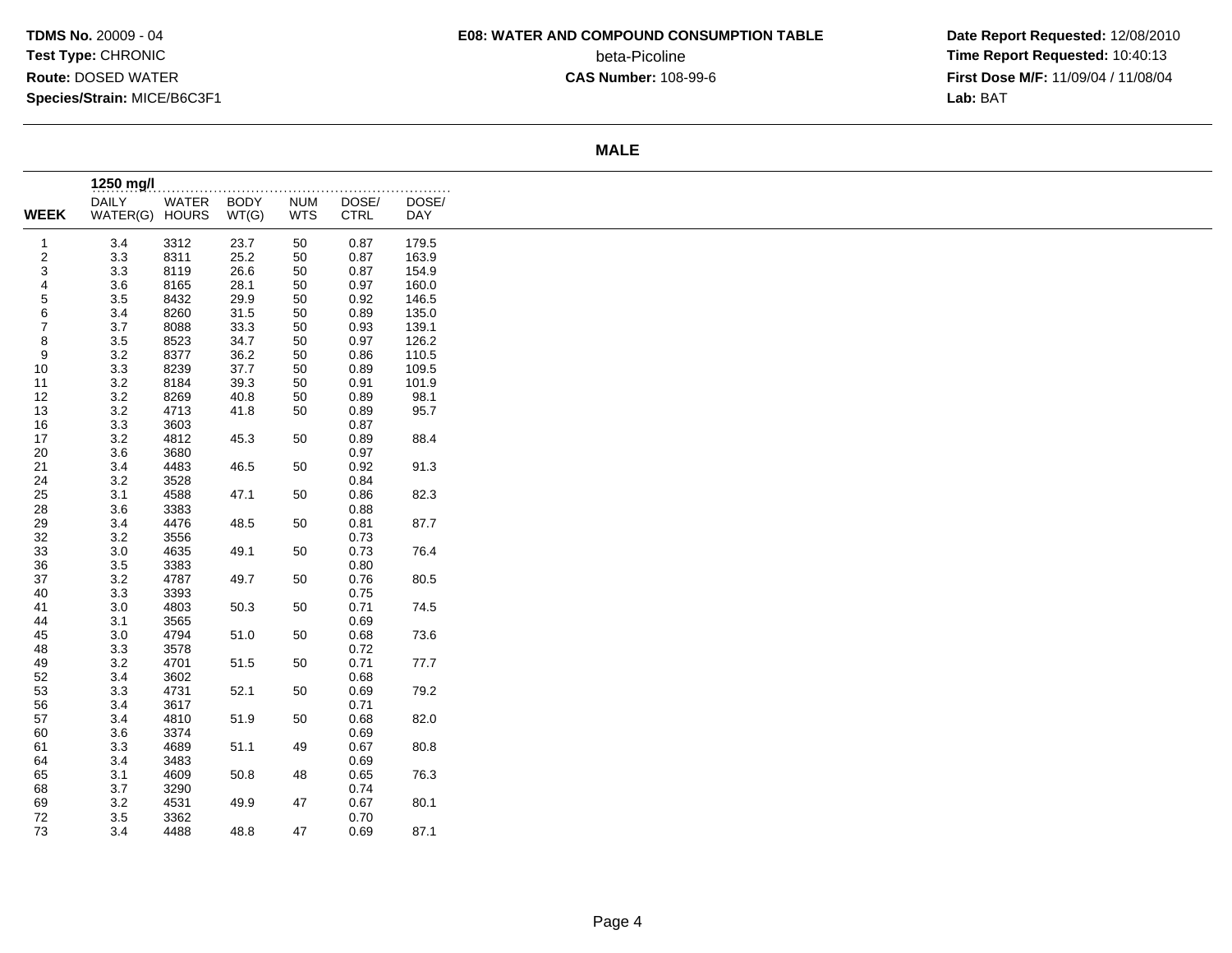# **E08: WATER AND COMPOUND CONSUMPTION TABLE**

beta-Picoline<br>CAS Number: 108-99-6

 **Date Report Requested:** 12/08/2010 **Time Report Requested:** 10:40:13 **First Dose M/F:** 11/09/04 / 11/08/04<br>Lab: BAT **Lab:** BAT

**MALE**

| <b>WEEK</b> | <b>DAILY</b><br>WATER(G) | WATER<br><b>HOURS</b> | <b>BODY</b><br>WT(G) | <b>NUM</b><br><b>WTS</b> | DOSE/<br><b>CTRL</b> | DOSE/<br>DAY |
|-------------|--------------------------|-----------------------|----------------------|--------------------------|----------------------|--------------|
| 76          | 3.3                      | 3394                  |                      |                          | 0.72                 |              |
| 77          | 3.1                      | 4387                  | 47.2                 | 46                       | 0.66                 | 82.1         |
| 80          | 3.5                      | 3090                  |                      |                          | 0.71                 |              |
| 81          | 3.3                      | 4169                  | 46.1                 | 43                       | 0.67                 | 89.4         |
| 84          | 3.2                      | 3022                  |                      |                          | 0.70                 |              |
| 85          | 3.3                      | 3990                  | 44.9                 | 42                       | 0.73                 | 91.9         |
| 88          | 3.1                      | 2950                  |                      |                          | 0.69                 |              |
| 89          | 3.2                      | 3904                  | 42.7                 | 42                       | 0.71                 | 93.6         |
| 92          | 3.4                      | 2988                  |                      |                          | 0.77                 |              |
| 93          | 3.2                      | 4002                  | 40.6                 | 42                       | 0.73                 | 98.6         |
| 96          | 3.3                      | 3051                  |                      |                          | 0.73                 |              |
| 97          | 3.3                      | 4007                  | 37.9                 | 42                       | 0.75                 | 108.8        |
| 100         | 3.7                      | 2843                  |                      |                          | 0.90                 |              |
| 101         | 3.4                      | 3763                  | 36.8                 | 39                       | 0.77                 | 115.4        |

\*\*\*END OF MALES\*\*\*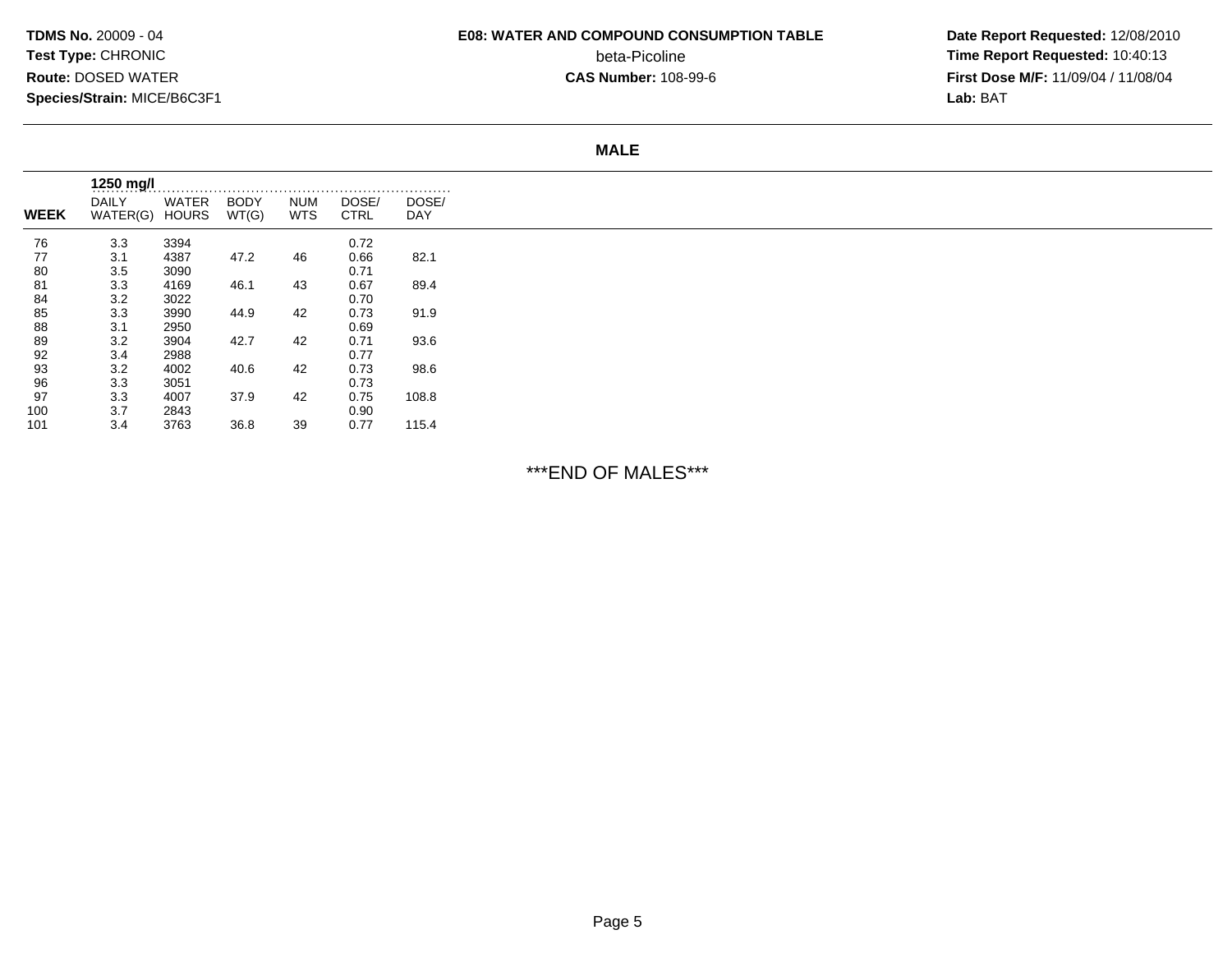# **E08: WATER AND COMPOUND CONSUMPTION TABLE**beta-Picoline<br>CAS Number: 108-99-6

 **Date Report Requested:** 12/08/2010 **Time Report Requested:** 10:40:13 **First Dose M/F:** 11/09/04 / 11/08/04<br>Lab: BAT **Lab:** BAT

### **FEMALE**

|                | $0$ mg/                        |              |                      |                          | 312.5 mg/l                     |       |                      |                          |                      |                     | 625 mg/l                 |                       |                      |                          |                      |                          |  |
|----------------|--------------------------------|--------------|----------------------|--------------------------|--------------------------------|-------|----------------------|--------------------------|----------------------|---------------------|--------------------------|-----------------------|----------------------|--------------------------|----------------------|--------------------------|--|
| <b>WEEK</b>    | <b>DAILY</b><br>WATER(G) HOURS | <b>WATER</b> | <b>BODY</b><br>WT(G) | <b>NUM</b><br><b>WTS</b> | <b>DAILY</b><br>WATER(G) HOURS | WATER | <b>BODY</b><br>WT(G) | <b>NUM</b><br><b>WTS</b> | DOSE/<br><b>CTRL</b> | DOSE/<br><b>DAY</b> | <b>DAILY</b><br>WATER(G) | WATER<br><b>HOURS</b> | <b>BODY</b><br>WT(G) | <b>NUM</b><br><b>WTS</b> | DOSE/<br><b>CTRL</b> | .<br>DOSE/<br><b>DAY</b> |  |
|                |                                |              |                      |                          |                                |       |                      |                          |                      |                     |                          |                       |                      |                          |                      |                          |  |
| $\mathbf{1}$   | 2.5                            | 3457         | 18.6                 | 50                       | 2.4                            | 3463  | 18.8                 | 50                       | 0.96                 | 40.0                | 2.3                      | 3462                  | 18.7                 | 50                       | 0.92                 | 76.7                     |  |
| $\overline{2}$ | 2.5                            | 8339         | 19.7                 | 50                       | 2.4                            | 8341  | 19.7                 | 50                       | 0.96                 | 38.1                | 2.3                      | 7863                  | 19.2                 | 50                       | 0.92                 | 74.8                     |  |
| 3              | 2.6                            | 8566         | 20.7                 | 50                       | 2.3                            | 8575  | 20.6                 | 50                       | 0.88                 | 35.0                | 2.4                      | 8579                  | 20.2                 | 50                       | 0.92                 | 74.3                     |  |
| $\overline{4}$ | 2.8                            | 8228         | 21.4                 | 50                       | 2.6                            | 8222  | 21.7                 | 50                       | 0.93                 | 37.4                | 2.4                      | 8221                  | 21.3                 | 50                       | 0.86                 | 70.3                     |  |
| 5              | 2.7                            | 8383         | 22.3                 | 50                       | 2.7                            | 8380  | 22.7                 | 50                       | 1.00                 | 37.1                | 2.4                      | 8376                  | 22.1                 | 50                       | 0.89                 | 67.8                     |  |
| 6              | 2.8                            | 8512         | 23.4                 | 50                       | 2.6                            | 8506  | 23.4                 | 50                       | 0.93                 | 34.7                | 2.5                      | 8476                  | 22.7                 | 50                       | 0.89                 | 68.9                     |  |
| $\overline{7}$ | 3.0                            | 8287         | 24.5                 | 50                       | 2.9                            | 8290  | 24.6                 | 50                       | 0.97                 | 36.8                | 2.7                      | 8210                  | 23.7                 | 50                       | 0.90                 | 71.2                     |  |
| 8              | 2.8                            | 8477         | 25.1                 | 50                       | 2.8                            | 8483  | 25.0                 | 50                       | 1.00                 | 35.0                | 2.6                      | 8455                  | 24.4                 | 50                       | 0.93                 | 66.5                     |  |
| 9              | 2.8                            | 8426         | 26.6                 | 50                       | 2.7                            | 8422  | 26.6                 | 50                       | 0.96                 | 31.8                | 2.5                      | 8420                  | 25.5                 | 50                       | 0.89                 | 61.2                     |  |
| 10             | 2.9                            | 8326         | 27.5                 | 50                       | 2.7                            | 8400  | 27.7                 | 50                       | 0.93                 | 30.4                | 2.7                      | 8420                  | 27.1                 | 50                       | 0.93                 | 62.2                     |  |
| 11             | 2.8                            | 8398         | 29.3                 | 50                       | 2.7                            | 8413  | 29.3                 | 50                       | 0.96                 | 28.8                | 2.6                      | 8394                  | 28.5                 | 50                       | 0.93                 | 57.1                     |  |
| 12             | 2.8                            | 8380         | 30.5                 | 50                       | 2.7                            | 8383  | 30.6                 | 50                       | 0.96                 | 27.6                | 2.6                      | 8386                  | 30.1                 | 50                       | 0.93                 | 54.0                     |  |
| 13             | 2.8                            | 4753         | 31.8                 | 50                       | 2.8                            | 4766  | 32.1                 | 50                       | 1.00                 | 27.3                | 2.7                      | 4778                  | 31.1                 | 50                       | 0.96                 | 54.3                     |  |
| 16             | 2.8                            | 3495         |                      |                          | 3.0                            | 3496  |                      |                          | 1.07                 |                     | 2.8                      | 3498                  |                      |                          | 1.00                 |                          |  |
| 17             | 2.7                            | 4786         | 37.6                 | 50                       | 2.7                            | 4796  | 37.5                 | 50                       | 1.00                 | 22.5                | 2.6                      | 4804                  | 36.5                 | 50                       | 0.96                 | 44.5                     |  |
| 20             | 2.7                            | 3606         |                      |                          | 2.7                            | 3612  |                      |                          | 1.00                 |                     | 2.3                      | 3620                  |                      |                          | 0.85                 |                          |  |
| 21             | 2.6                            | 4712         | 43.3                 | 50                       | 2.5                            | 4722  | 42.9                 | 50                       | 0.96                 | 18.2                | 2.6                      | 4732                  | 41.2                 | 50                       | 1.00                 | 39.4                     |  |
| 24             | 2.4                            | 3690         |                      |                          | 2.3                            | 3692  |                      |                          | 0.96                 |                     | 2.2                      | 3692                  |                      |                          | 0.92                 |                          |  |
| 25             | 2.3                            | 4833         | 47.3                 | 50                       | 2.3                            | 4850  | 47.2                 | 50                       | 1.00                 | 15.2                | $2.2\,$                  | 4877                  | 45.0                 | 50                       | 0.96                 | 30.5                     |  |
| 28             | 2.4                            | 3558         |                      |                          | 2.5                            | 3555  |                      |                          | 1.04                 |                     | 2.3                      | 3554                  |                      |                          | 0.96                 |                          |  |
| 29             | 2.3                            | 4885         | 50.4                 | 50                       | 2.3                            | 4900  | 50.2                 | 50                       | 1.00                 | 14.3                | 2.2                      | 4915                  | 47.8                 | 50                       | 0.96                 | 28.7                     |  |
| 32             | 2.5                            | 3619         |                      |                          | 2.4                            | 3618  |                      |                          | 0.96                 |                     | 2.3                      | 3617                  |                      |                          | 0.92                 |                          |  |
| 33             | 2.5                            | 4584         | 53.3                 | 50                       | 2.4                            | 4602  | 53.3                 | 50                       | 0.96                 | 14.1                | 2.4                      | 4619                  | 51.0                 | 50                       | 0.96                 | 29.4                     |  |
| 36             | 2.4                            | 3739         |                      |                          | 2.4                            | 3741  |                      |                          | 1.00                 |                     | 2.4                      | 3742                  |                      |                          | 1.00                 |                          |  |
| 37             | 2.5                            | 4624         | 55.2                 | 50                       | 2.5                            | 4634  | 55.6                 | 50                       | 1.00                 | 14.1                | 2.4                      | 4640                  | 52.9                 | 50                       | 0.96                 | 28.3                     |  |
| 40             | 2.5                            | 3784         |                      |                          | 2.4                            | 3783  |                      |                          | 0.96                 |                     | 2.3                      | 3782                  |                      |                          | 0.92                 |                          |  |
| 41             | 2.5                            | 4645         | 57.5                 | 50                       | 2.5                            | 4654  | 57.3                 | 50                       | 1.00                 | 13.6                | 2.4                      | 4664                  | 54.8                 | 50                       | 0.96                 | 27.4                     |  |
| 44             | 2.6                            | 3350         |                      |                          | 2.7                            | 3360  |                      |                          | 1.04                 |                     | 2.6                      | 3156                  |                      |                          | 1.00                 |                          |  |
| 45             | 2.5                            | 4936         | 58.6                 | 50                       | 2.5                            | 4948  | 58.4                 | 50                       | 1.00                 | 13.4                | 2.3                      | 4964                  | 55.4                 | 50                       | 0.92                 | 26.0                     |  |
| 48             | 2.8                            | 3592         |                      |                          | 3.0                            | 3590  |                      |                          | 1.07                 |                     | 3.1                      | 3519                  |                      |                          | 1.11                 |                          |  |
| 49             | 2.6                            | 4833         | 59.7                 | 50                       | 2.7                            | 4844  | 59.5                 | 50                       | 1.04                 | 14.2                | 2.6                      | 4757                  | 57.1                 | 49                       | 1.00                 | 28.4                     |  |
| 52             | 3.0                            | 3375         |                      |                          | 3.0                            | 3451  |                      |                          | 1.00                 |                     | 3.1                      | 3390                  |                      |                          | 1.03                 |                          |  |
| 53             | 2.8                            | 4753         | 61.5                 | 49                       | 2.8                            | 4850  | 60.5                 | 50                       | 1.00                 | 14.5                | 3.0                      | 4777                  | 58.5                 | 49                       | 1.07                 | 32.0                     |  |
| 56             | 3.0                            | 3466         |                      |                          | 3.2                            | 3541  |                      |                          | 1.07                 |                     | 3.1                      | 3541                  |                      |                          | 1.03                 |                          |  |
| 57             | 2.7                            | 4621         | 62.8                 | 48                       | 2.8                            | 4725  | 62.6                 | 49                       | 1.04                 | 14.0                | 3.0                      | 4733                  | 60.2                 | 49                       | 1.11                 | 31.2                     |  |
| 60             | 3.1                            | 3448         |                      |                          | 3.0                            | 3527  |                      |                          | 0.97                 |                     | 3.2                      | 3509                  |                      |                          | 1.03                 |                          |  |
| 61             | 2.9                            | 4496         | 63.8                 | 48                       | 3.3                            | 4601  | 63.6                 | 49                       | 1.14                 | 16.2                | 3.2                      | 4609                  | 61.3                 | 49                       | 1.10                 | 32.6                     |  |
| 64             | 3.0                            | 3605         |                      |                          | 3.1                            | 3678  |                      |                          | 1.03                 |                     | 3.3                      | 3677                  |                      |                          | 1.10                 |                          |  |
| 65             | 3.0                            | 4467         | 65.0                 | 48                       | 3.0                            | 4569  | 64.8                 | 49                       | 1.00                 | 14.5                | 3.2                      | 4578                  | 62.2                 | 49                       | 1.07                 | 32.1                     |  |
| 68             | 3.2                            | 3313         |                      |                          | 3.2                            | 3650  |                      |                          | 1.00                 |                     | 3.1                      | 3647                  |                      |                          | 0.97                 |                          |  |
| 69             | 2.9                            | 4610         | 65.6                 | 48                       | 3.1                            | 4713  | 65.4                 | 49                       | 1.07                 | 14.8                | 3.1                      | 4723                  | 62.5                 | 49                       | 1.07                 | 31.0                     |  |
| 72             | 3.4                            | 3466         |                      |                          | 3.3                            | 3469  |                      |                          | 0.97                 |                     | 3.4                      | 3541                  |                      |                          | 1.00                 |                          |  |
| 73             | 3.4                            | 4456         | 67.3                 | 48                       | 3.3                            | 4462  | 66.1                 | 48                       | 0.97                 | 15.6                | 3.4                      | 4562                  | 63.4                 | 49                       | 1.00                 | 33.5                     |  |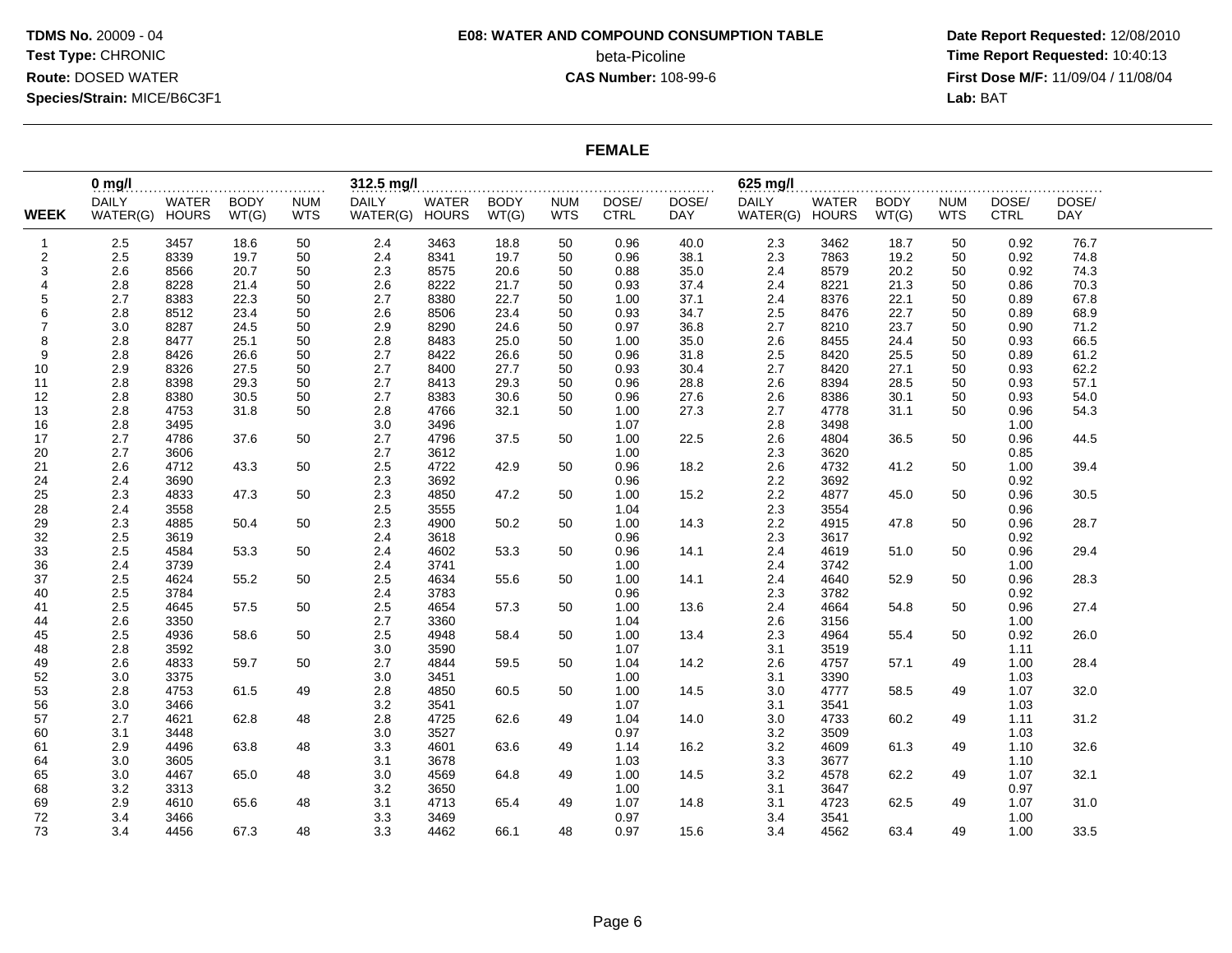# **E08: WATER AND COMPOUND CONSUMPTION TABLE**beta-Picoline<br>CAS Number: 108-99-6

 **Date Report Requested:** 12/08/2010 **Time Report Requested:** 10:40:13 **First Dose M/F:** 11/09/04 / 11/08/04<br>Lab: BAT **Lab:** BAT

#### **FEMALE**

|             | $0$ mg/l                 |                              |                      |                          | 312.5 mg/l        |                       |                      |                          |                      |               | 625 mg/l                 |                              |                      |                          |                      |                     |  |
|-------------|--------------------------|------------------------------|----------------------|--------------------------|-------------------|-----------------------|----------------------|--------------------------|----------------------|---------------|--------------------------|------------------------------|----------------------|--------------------------|----------------------|---------------------|--|
| <b>WEEK</b> | <b>DAILY</b><br>WATER(G) | <b>WATER</b><br><b>HOURS</b> | <b>BODY</b><br>WT(G) | <b>NUM</b><br><b>WTS</b> | DAILY<br>WATER(G) | WATER<br><b>HOURS</b> | <b>BODY</b><br>WT(G) | <b>NUM</b><br><b>WTS</b> | DOSE/<br><b>CTRL</b> | DOSE/<br>DAY. | <b>DAILY</b><br>WATER(G) | <b>WATER</b><br><b>HOURS</b> | <b>BODY</b><br>WT(G) | <b>NUM</b><br><b>WTS</b> | DOSE/<br><b>CTRL</b> | DOSE/<br><b>DAY</b> |  |
| 76          | 3.3                      | 3606                         |                      |                          | 3.1               | 3532                  |                      |                          | 0.94                 |               | 3.0                      | 3608                         |                      |                          | 0.91                 |                     |  |
| 77          | 3.2                      | 4489                         | 67.4                 | 48                       | 3.3               | 4406                  | 64.7                 | 47                       | 1.03                 | 15.9          | 3.1                      | 4510                         | 63.1                 | 48                       | 0.97                 | 30.7                |  |
| 80          | 3.4                      | 3471                         |                      |                          | 3.7               | 3023                  |                      |                          | 1.09                 |               | 3.3                      | 3404                         |                      |                          | 0.97                 |                     |  |
| 81          | 3.6                      | 4595                         | 66.2                 | 48                       | 3.9               | 4315                  | 65.1                 | 45                       | 1.08                 | 18.7          | 3.2                      | 4516                         | 64.1                 | 47                       | 0.89                 | 31.2                |  |
| 84          | 3.9                      | 3377                         |                      |                          | 3.9               | 3163                  |                      |                          | 1.00                 |               | 3.5                      | 3201                         |                      |                          | 0.90                 |                     |  |
| 85          | 3.5                      | 4641                         | 65.3                 | 48                       | 3.7               | 4337                  | 65.2                 | 44                       | 1.06                 | 17.7          | 3.2                      | 4568                         | 64.0                 | 47                       | 0.91                 | 31.2                |  |
| 88          | 3.5                      | 3377                         |                      |                          | 3.7               | 3169                  |                      |                          | 1.06                 |               | 3.4                      | 3398                         |                      |                          | 0.97                 |                     |  |
| 89          | 3.5                      | 4404                         | 64.9                 | 47                       | 3.3               | 3665                  | 64.8                 | 44                       | 0.94                 | 15.9          | 3.2                      | 4430                         | 63.7                 | 46                       | 0.91                 | 31.4                |  |
| 92          | 3.8                      | 3406                         |                      |                          | 4.0               | 3167                  |                      |                          | 1.05                 |               | 3.3                      | 3317                         |                      |                          | 0.87                 |                     |  |
| 93          | 4.0                      | 4215                         | 63.9                 | 45                       | 3.8               | 3530                  | 63.6                 | 43                       | 0.95                 | 18.7          | 3.6                      | 4151                         | 62.5                 | 44                       | 0.90                 | 36.0                |  |
| 96          | 4.2                      | 3346                         |                      |                          | 4.0               | 3149                  |                      |                          | 0.95                 |               | 3.8                      | 3154                         |                      |                          | 0.90                 |                     |  |
| 97          | 4.1                      | 4001                         | 61.2                 | 43                       | 3.8               | 3900                  | 61.0                 | 41                       | 0.93                 | 19.5          | 3.9                      | 3846                         | 60.2                 | 41                       | 0.95                 | 40.5                |  |
| 100         | 4.0                      | 2925                         |                      |                          | 4.1               | 2850                  |                      |                          | 1.02                 |               | 4.2                      | 2927                         |                      |                          | 1.05                 |                     |  |
| 101         | 3.7                      | 3368                         | 60.6                 | 39                       | 3.8               | 3616                  | 57.4                 | 37                       | 1.03                 | 20.7          | 4.0                      | 3843                         | 57.5                 | 40                       | 1.08                 | 43.5                |  |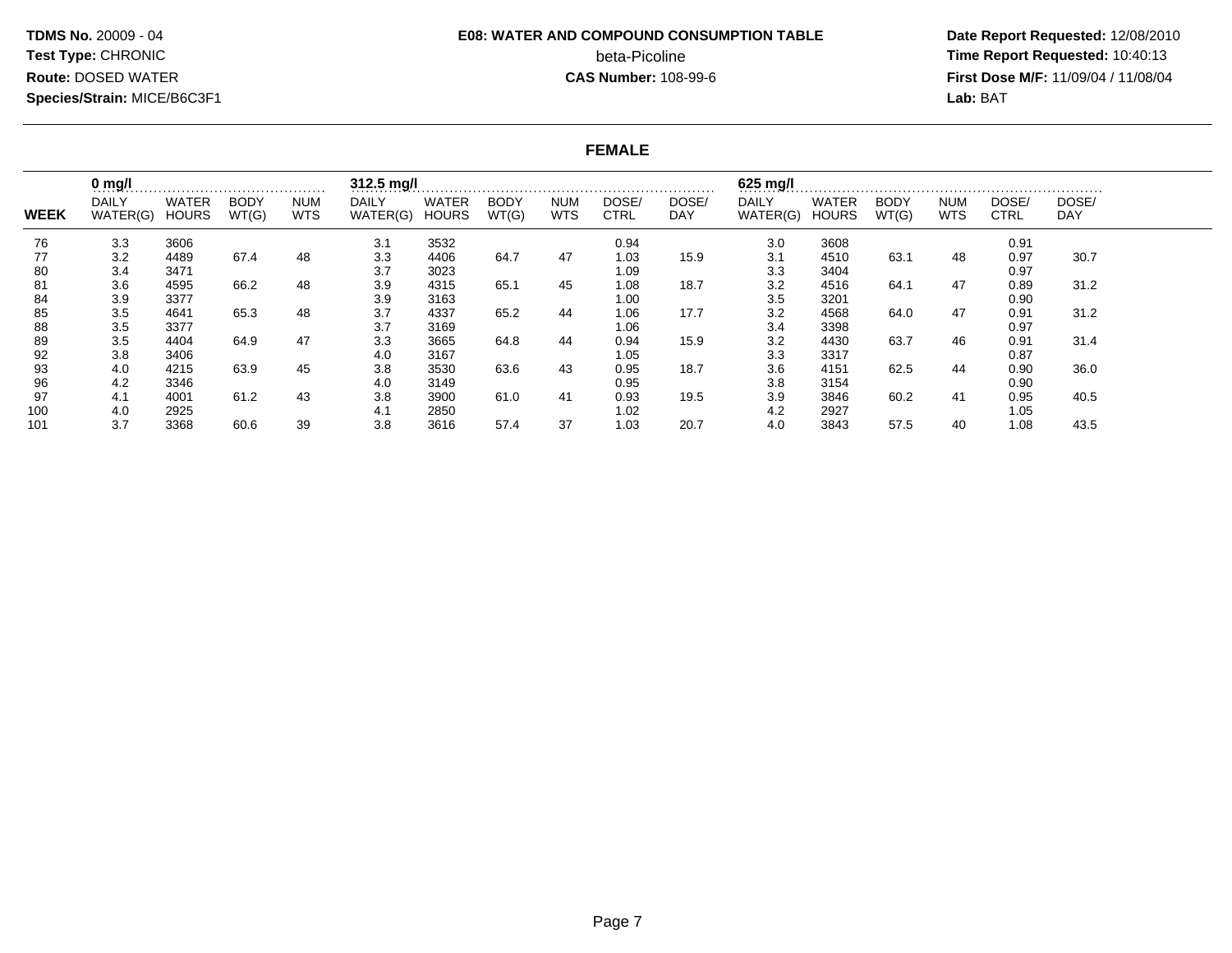### **E08: WATER AND COMPOUND CONSUMPTION TABLE**

beta-Picoline<br>CAS Number: 108-99-6

 **Date Report Requested:** 12/08/2010 **Time Report Requested:** 10:40:13 **First Dose M/F:** 11/09/04 / 11/08/04<br>Lab: BAT **Lab:** BAT

#### **FEMALE**

|                | 1250 mg/l      |       |             |            | .            | .     |
|----------------|----------------|-------|-------------|------------|--------------|-------|
|                | <b>DAILY</b>   | WATER | <b>BODY</b> | <b>NUM</b> | DOSE/        | DOSE/ |
| <b>WEEK</b>    | WATER(G) HOURS |       | WT(G)       | <b>WTS</b> | <b>CTRL</b>  | DAY   |
| $\mathbf{1}$   | 2.1            | 3442  | 18.5        | 50         | 0.84         | 141.6 |
| $\overline{2}$ | $2.0\,$        | 8379  | 19.1        | 50         | 0.80         | 130.6 |
| 3              | 2.2            | 8580  | 20.0        | 50         | 0.85         | 137.2 |
| 4              | $2.3\,$        |       | 20.8        | 50         | 0.82         | 138.4 |
|                |                | 8219  |             |            |              |       |
| 5              | $2.2\,$        | 8375  | 21.5        | 50         | 0.81         | 128.0 |
| 6              | 2.3            | 8482  | 22.4        | 50         | 0.82         | 128.3 |
| $\overline{7}$ | 2.5            | 8306  | 23.3        | 50         | 0.83         | 134.2 |
| 8              | 2.3            | 8285  | 23.6        | 50         | 0.82         | 121.6 |
| 9              | 2.3            | 8418  | 24.8        | 50         | 0.82         | 116.1 |
| 10             | 2.3            | 8385  | 25.8        | 50         | 0.79         | 111.6 |
| 11             | 2.2            | 8087  | 26.5        | 50         | 0.79         | 103.8 |
| 12             | 2.4            | 8390  | 27.9        | 50         | 0.86         | 107.5 |
| 13             | $2.3\,$        | 4791  | 28.9        | 50         | 0.82         | 99.3  |
| 16             | 2.6            | 3499  |             |            | 0.93         |       |
| 17             | 2.4            | 4812  | 33.7        | 50         | 0.89         | 89.0  |
| 20             | 2.4            | 2901  |             |            | 0.89         |       |
| 21             | 2.3            | 4742  | 38.8        | 50         | 0.88         | 74.1  |
| 24             | 2.0            | 3692  |             |            | 0.83         |       |
| 25             | 1.9            | 4887  | 42.3        | 50         | 0.83         | 56.2  |
| 28             | 2.4            | 3553  |             |            | 1.00         |       |
| 29             | 2.1            | 4930  | 45.3        | 50         | 0.91         | 57.9  |
| 32             |                |       |             |            |              |       |
|                | 2.2            | 3617  |             |            | 0.88         |       |
| 33             | $2.0\,$        | 4638  | 48.2        | 50         | 0.80         | 51.9  |
| 36             | 2.1            | 3742  |             |            | 0.88         |       |
| 37             | $2.2\,$        | 4648  | 50.3        | 50         | 0.88         | 54.6  |
| 40             | 2.1            | 3782  |             |            | 0.84         |       |
| 41             | $2.2\,$        | 4674  | 51.9        | 50         | 0.88         | 53.0  |
| 44             | $2.3\,$        | 3376  |             |            | 0.88         |       |
| 45             | 2.2            | 4977  | 53.0        | 50         | 0.88         | 51.9  |
| 48             | 2.6            | 3592  |             |            | 0.93         |       |
| 49             | 2.4            | 4863  | 54.7        | 50         | 0.92         | 54.8  |
| 52             | 2.7            | 3466  |             |            | 0.90         |       |
| 53             | 2.6            | 4710  | 55.5        | 50         | 0.93         | 58.6  |
| 56             | 2.6            | 3622  |             |            | 0.87         |       |
| 57             | 2.5            | 4831  | 56.8        | 50         | 0.93         | 55.1  |
| 60             | 2.6            | 3607  |             |            | 0.84         |       |
| 61             | 2.6            | 4712  | 57.5        | 50         | 0.90         | 56.5  |
| 64             | 2.6            | 3751  |             |            | 0.87         |       |
| 65             | 2.5            | 4680  | 58.1        | 50         | 0.83         | 53.8  |
| 68             | 2.6            | 3717  |             |            | 0.81         |       |
| 69             | 2.6            | 4830  | 59.0        | 50         | 0.90         | 55.1  |
|                |                |       |             |            |              |       |
| 72<br>73       | 2.6            | 3541  |             | 49         | 0.76<br>0.85 |       |
|                | 2.9            | 4570  | 59.3        |            |              | 61.2  |
|                |                |       |             |            |              |       |